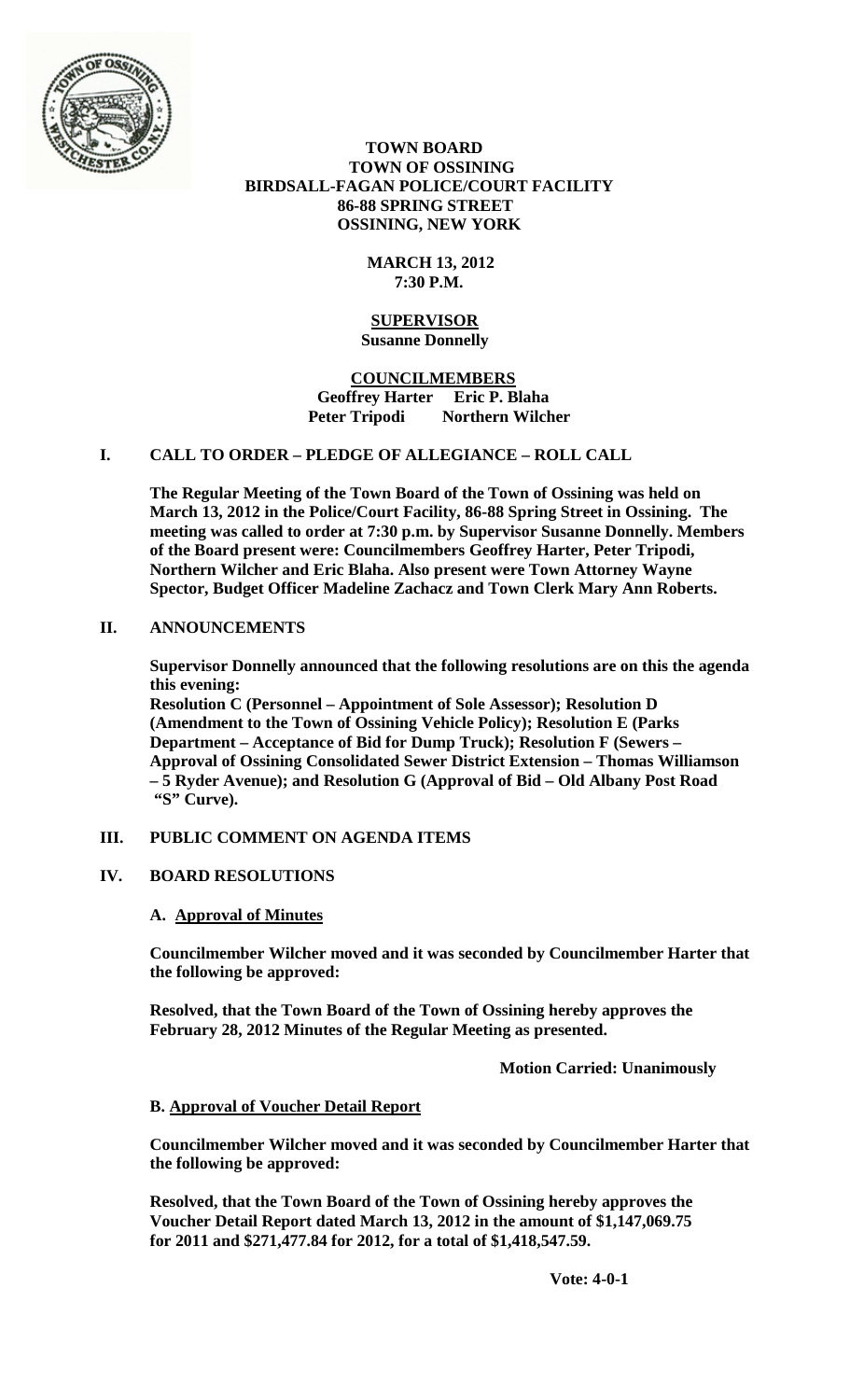**Voting Aye: Wilcher, Harter, Blaha & Donnelly Voting Nay: Tripodi**

**C. Personnel- Appointment of Sole Assessor**

**Councilmember Harter moved and it was seconded by Councilmember Wilcher that the following be approved:**

**Whereas, the Appointed Assessor of the Town of Ossining has retired and,**

**Whereas, the Acting Assessor will be vacating his position at the end of March and,**

**Now, be it resolved that the Town Board of the Town of Ossining hereby appoints Fernando Gonzalez to fill the unexpired term of Sole Assessor, effective March 19th 2012 and expiring September 30th 2013, as per the conditions in the Memorandum of Employment drafted by the Town Attorney, at an annual salary of \$95,000 subject to adjustment in accordance with the Memorandum of Employment.**

**Motion Carried: Unanimously**

### **D. Amendment to the Town of Ossining Vehicle Policy**

**Councilmember Wilcher moved and it was seconded by Councilmember Blaha that the following be approved:**

**Whereas, the Town Board adopted a vehicle policy on November 13, 2007; and**

**Whereas, the Town Board of the Town of Ossining wishes to amend Number 4 of the Vehicle Policy to read:**

- **1) Individuals holding the following positions are authorized to utilize a vehicle for Town related business use and limited personal use(e.g., commutation to/from work):**
	- **a) Assessor**
	- **b) Police Chief**
	- **c) Police Lieutenant**
	- **d) Building Inspector**
	- **e) Superintendent of Highways**

**This list may change due to frequency of emergencies or employees' responsibilities.**

**Whereas, the Town Board of the Town of Ossining also wishes to amend Number 5 of the Vehicle Policy to read:**

**1) Limited personal use, for purpose of paragraph 4 above, shall be defined as travel to and from an individual's residence to work within (50) miles of Ossining unless stated by separate agreement or authorized in advance in writing by the Town Supervisor or his/her designee. Such vehicles shall not be utilized as the primary car for transportation of the employee's family, and only the Town employee is authorized to operate the vehicle.**

**Whereas, the Town Board of the Town of Ossining also wishes to amend Number 12 of the Vehicle Policy to read:**

- **2) Driver Qualifications are as follows:**
	- **a. Authorized employee of the Town of Ossining.**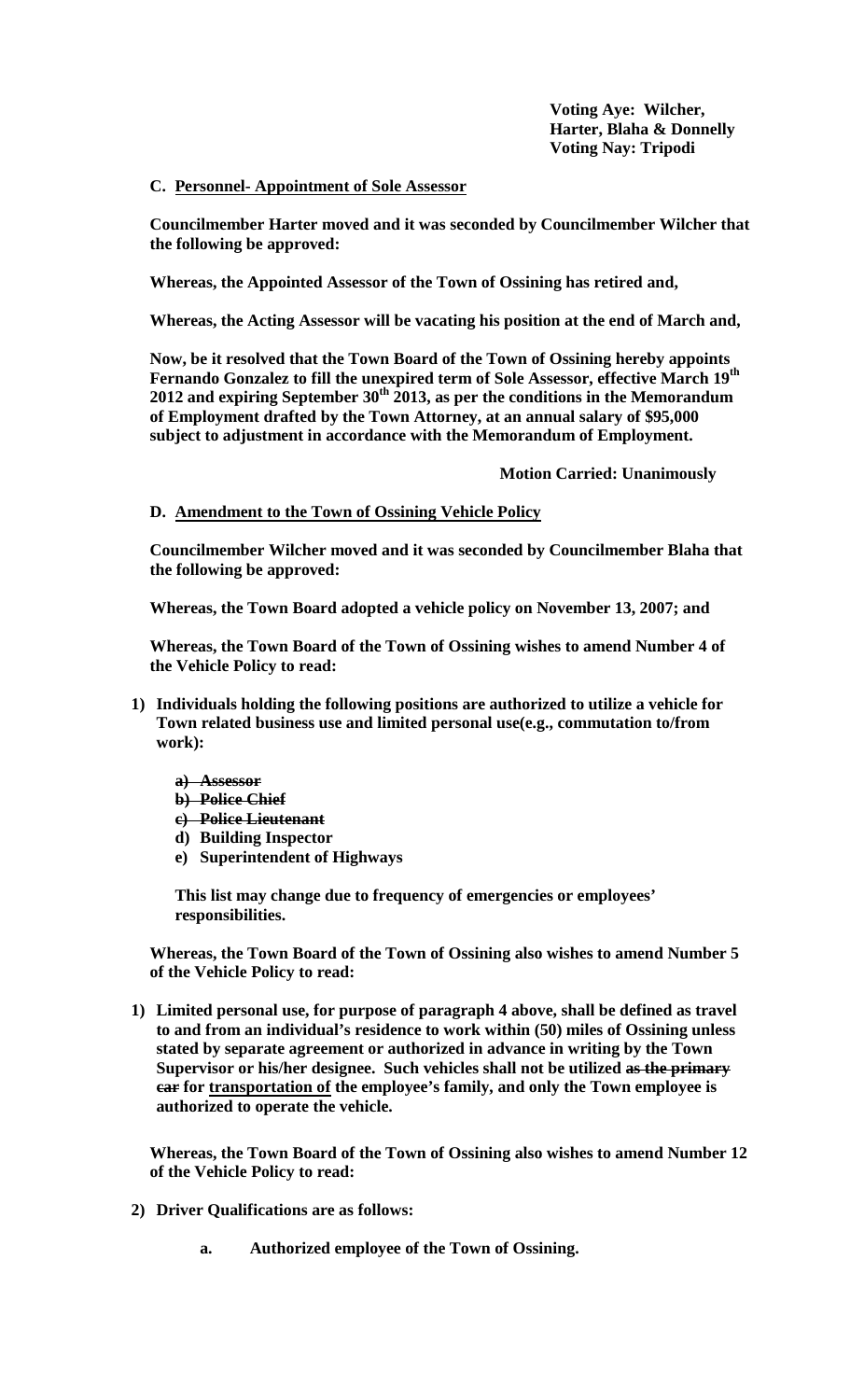- **b. Must be at least 21 years of age, unless otherwise authorized by the Town Supervisor or designee.**
- **c. Must be trained by the appropriate supervisor before being permitted to drive or operate Town vehicles or equipment.**
- **d. Must meet licensing requirements.**
- **e. An employee will not be permitted to operate a Town vehicle if, during the last thirty-six months, the employee had any of the following experiences:**
	- **1. Been convicted of a felony.**
	- **2. Been convicted of sale, handling or use of drugs.**
	- **3. Been convicted of an alcohol or drug related offense while driving.**
	- **4. Had driver's license suspended or revoked.**
	- **5. Been convicted of three or more speeding violations or one or more other serious violations.**

**New York State Motor Vehicle Records (MVR) will be used as the source for verifying driver history. MVRs will be obtained and reviewed at least annually. Driving privileges may be withdrawn or suspended for any authorized driver not meeting the above requirements.**

**Any employee who, at any time, will be directed by their supervisor to operate a Town vehicle for any reason must have their NYS Driver's License on file in the Town Supervisor's Office. All employees will also be required to authorize paperwork allowing the Town to access their information through the Department of Motor Vehicles for purposes of ensuring both employee and resident safety on the road.**

**And, Whereas, the Town Board of the Town of Ossining also wishes to amend Number 16F of the Vehicle Policy to read: Call the police if injury to others is involved. Use personal discretion to notify the police even if there are no injuries.**

 **Motion Carried: Unanimously**

### **E. Parks Department- Acceptance of Bid for Dump Truck**

**Councilmember Wilcher moved and it was seconded by Councilmember Harter that the following be approved:**

**Whereas, the Town of Ossining Parks Department requires a new dump truck; and**

**Whereas, the Town of Ossining accepted closed bids on one GMC 3500HD and one Air Flow Pro Class Dump Body;** 

**Therefore, be it resolved that the Town Board of the Town of Ossining hereby accepts the bid by Arthur Glick Truck Sales of Monticello, New York, in the amount of \$26,365 for the GMC 3500HD and \$27,390 for the Air Flow Pro Class Dump Body, for a total cost of \$53,755.**

**Motion Carried: Unanimously**

**F. Sewers - Approval of Ossining Consolidated Sewer District Extension - Thomas Williamson- 5 Ryder Avenue**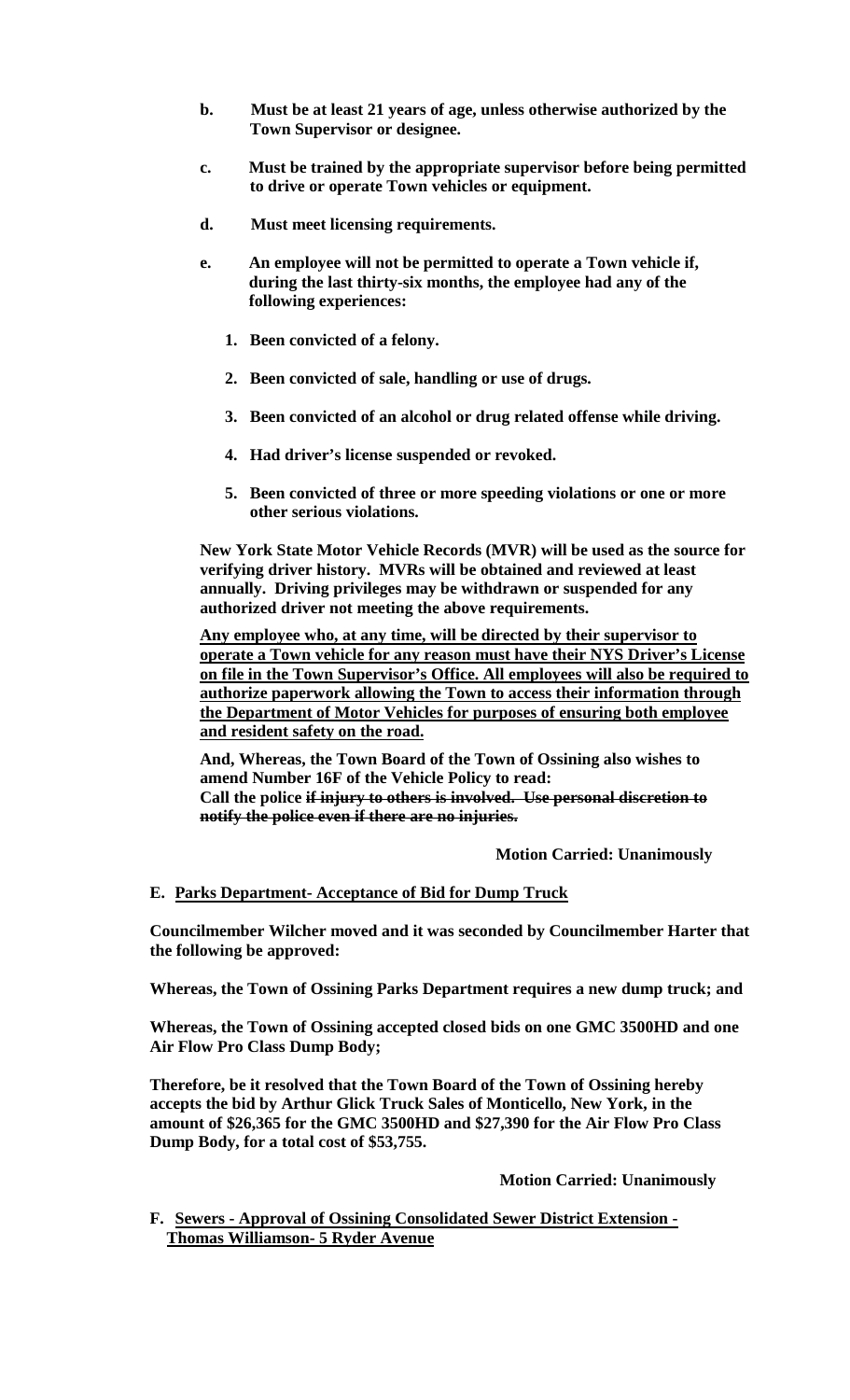**Councilmember Blaha moved and it was seconded by Councilmember Wilcher that the following be approved:**

**Whereas, a Petition for the extension of Ossining Consolidated Sewer District located at 5 Ryder Avenue in the Town of Ossining, Westchester County, New York,**  dated January 24<sup>th</sup>, 2012, has been presented to the Town Board by Thomas **Williamson, and**

**Whereas, an Order was duly adopted by the Town Board on February 14th, 2012 reciting the filing of said Petition, the boundaries of the proposed sewer extension, the improvements proposed and the cost thereof, and specifying February 28th, 2012 at 7:30pm in the Police/Court facility, 86-88 Spring Street, Ossining, New York as the date, time and place where the said Board would hold a Public Hearing to consider the Petition and to hear all persons interested in the subject matter thereof concerning the same; and**

**Whereas, such Order was duly posted and published as required by law; and**

**Whereas, a public hearing on the matter was duly held by the Town Board on February 28th, 2012, where discussion of the matter was had, and all persons interested were given the opportunity to be heard; and**

**Whereas, pursuant to Section 194 (6) of the Town Law, the approval of the State Comptroller is not required since the entire burden of the financing of the proposed extension is to be borne by the Petitioner, and there is to be no financing borne by the Town of Ossining, the Ossining Consolidated Sewer District, or any prior extensions thereof;**

**Now, Therefore, Be It Resolved (a) that the petition is signed and acknowledged as required by law; (b) that all the property and property owners within the proposed extension are benefited thereby; (c) that all the property and property owners benefited thereby are included and (d) that it is in the public interest to grant the relief sought; and it is further** 

**Resolved, that the extension of the Ossining Consolidated Sewer District located 5 Ryder Avenue in the Town of Ossining, Westchester County, New York, as proposed in the Petition, be and the same is hereby approved, and that the said sewer district extension include the property as described in the said Petition; and it is further**

**Resolved, that the Town Clerk shall, within ten (10) days after adoption of this Resolution, file certified copies thereof in duplicate in the Office of the State Department of Audit and Control at Albany, New York, and record a certified copy in the Office of the Clerk of the County of Westchester.**

### **Motion Carried: Unanimously**

### **G. Approval of Bid- Old Albany Post Road "S" Curve**

**Councilmember Harter moved and it was seconded by Councilmember Wilcher that the following be approved:**

**Whereas, FEMA has designated the work to be completed at the Old Albany Post Road "S" Curve as an approved project estimated at a cost of \$162,000; and**

**Whereas, the Town of Ossining publically advertised and received bids for this project according to specifications written by the Town Engineer;** 

**Now therefore be it resolved that the Town Board of the Town of Ossining hereby awards the contract on this project to the lowest responsible bidder in the amount of \$69,500 to Parrot Enterprises of North Plank Road in Newburgh, New York, at the recommendation of the Town Engineer.**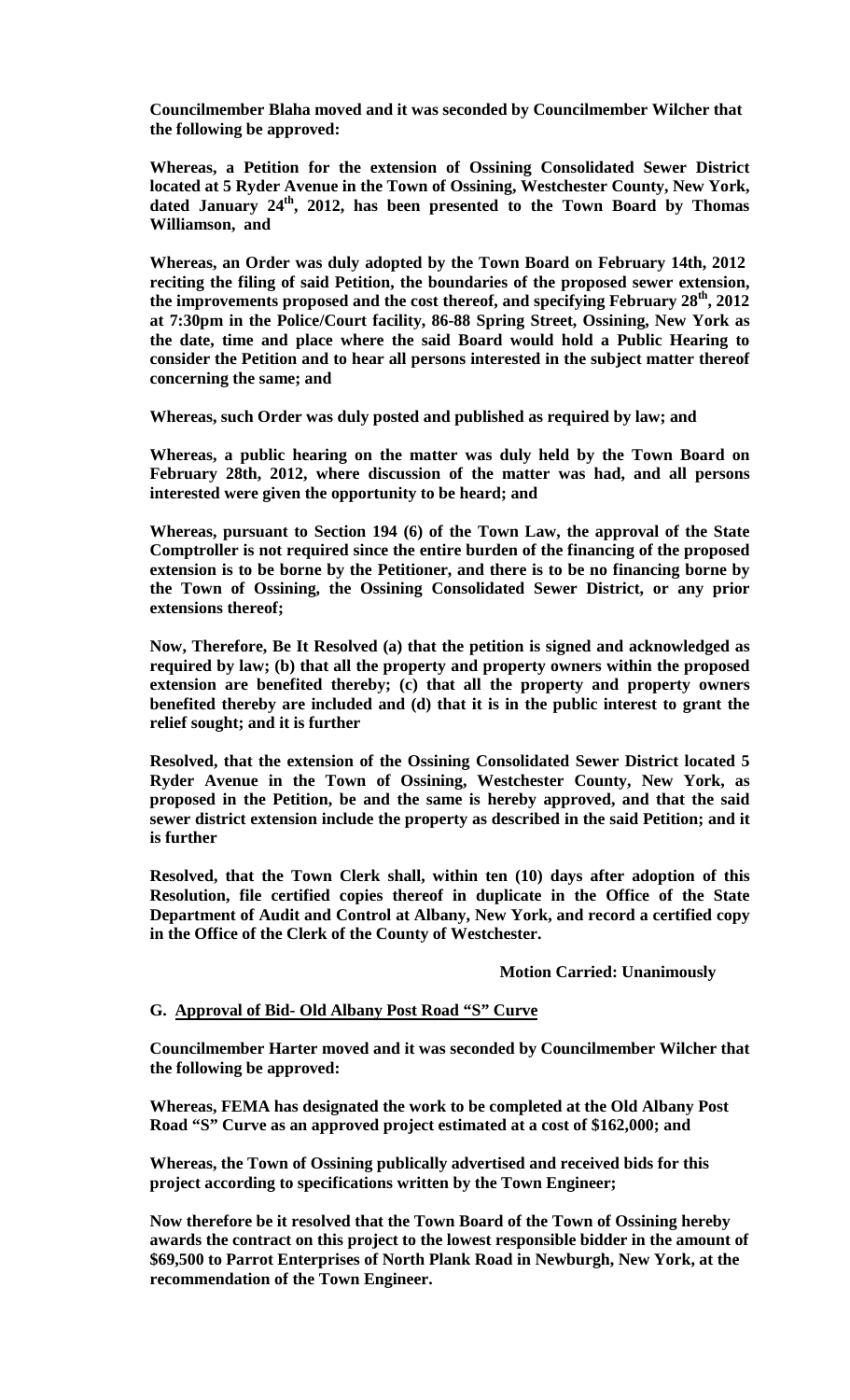# **Motion Carried: Unanimously**

### **H. Finance – Budget Modification**

**Councilmember Wilcher moved and it was seconded by Councilmember Blaha that the following be approved:**

**Resolved that the Town Board of the Town of Ossining herby makes the following budget adjustments to the 2011 adopted budget:**

| <b>TRANSFER TO G/L ACCOUNT</b>       | <b>AMOUNT</b> | <b>AMOUNT</b> | <b>TRANSFER FROM G/L ACCOUNT</b>         |
|--------------------------------------|---------------|---------------|------------------------------------------|
| <b>TOWN JUSTICE</b>                  |               |               |                                          |
| 010-1110-0101- Pers Service          | 7461.00       |               |                                          |
| 010-1110-0110- Part Time             | 463.00        | 463.00        | 010-1110-0408- Books                     |
| 010-1110-0419- Maint/Repair          | 65.00         | 65.00         | 010-1110-0401- Supplies                  |
| 010-1110--455- Constables            | 2573.00       | 10034.00      | 010-9010-0817- Hosp/Medical              |
| <b>SUPERVISOR</b>                    |               |               |                                          |
| 010-1220-0101- Pers Svc Reg          | 2525.00       | 2525.00       | 010-6770-0418- Contractual Food          |
| 010-1220-0417- Education             | 70.00         |               |                                          |
| 010-1220-0401-Supplies               | 525.00        | 595.00        | 010-1220-0110- Part Time                 |
| <b>TAX COLLECTION</b>                |               |               |                                          |
| 010-1330-0101- Pers Service          | 270.00        | 282.00        | 010-1330-0404- Mileage                   |
| 010-1330-0201- Equipment             | 1312.00       | 1300.00       | 010-1330-0417- Education                 |
| 010-1330-0402- Printing              | 319.00        | 319.00        | 010-1330.0497- Internet Contract Fees    |
| <b>TOWN CLERK</b>                    |               |               |                                          |
| 010-1410-0101- Pers Service          | 3254.00       |               |                                          |
| 010-1410-0105- Pers Service Overtime | 460.00        |               |                                          |
| 010-1410.0109- Sick Incentive        | 1000.00       |               |                                          |
| 010-1410-0401- Supplies              | 2925.00       | 7639.00       | 010-1410-0110- Part Time                 |
| <b>ASSESSMENT</b>                    |               |               |                                          |
| 010-1355-0101-Personnel Serv         | 15320.00      |               |                                          |
| 010-1355-0109- Sick Incentive        | 1000.00       |               |                                          |
| 010-1355-0110-Part Time              | 5297.00       |               |                                          |
| 010-1355-0204- Automobile            | 37.00         |               |                                          |
| 010-1355-0419-Maint/Repair           | 440.00        |               |                                          |
| 010-1355-0424- Consultant/ Computer  | 768.00        | 22862.00      | 010-9010-0810- Retirement                |
| <b>TOWN ATTORNEY</b>                 |               |               |                                          |
| 010-1420-0110- Part Time             | 2188.00       |               |                                          |
| 010-1420-0405- Conference            | 135.00        | 6260.00       | 010.1420.0403 Filing Fees/Foreclosure    |
| 010-1420-0408- Books                 | 20.00         | 17000.00      | 010.1420.0421 Appraisals                 |
| 010-1420-0425- Labor Counsel         | 7180.00       | 5340.00       | 010.1420.0422 Certioraris                |
| 010-1420-0426- Special Counsel       | 28907.00      | 9830.00       | 010.6771.0418 Contractual/Food           |
| <b>ENGINEER</b>                      |               |               |                                          |
| 010-1440-0413- Consultant            | 1200.00       | 1200.00       | 010-1450-0432- Carting/ Lighting         |
| <b>ELECTIONS</b>                     |               |               |                                          |
| 010-1450-0404- Mileage               | 93.00         |               |                                          |
| 010-1450-0466- Legal Notices         | 34.00         | 127.00        | 010-1450-0417- Education/ Election Asst. |
| <b>BUILDINGS</b>                     |               |               |                                          |
| 010-1620-0428- Dues                  | 431.00        |               |                                          |
| 010-1620-0442-Sustainability         | 1034.00       | 1465.00       | 010-1620-0419- Maint/ Repair             |
| <b>CENTRAL COMMUNICATIONS</b>        |               |               |                                          |
| 010-1650-0460-Cable TV               | 263.00        | 263.00        | 010-1650-0438- Phone/ Web                |
| <b>IMA STUDY</b>                     |               |               |                                          |
|                                      |               | 2025.00       | 010-1410-0110- Part Time                 |
| 010-1989-0487- IMA Study             | 13275.00      | 11250.00      | 010-0010-3089- State Aid/ Other          |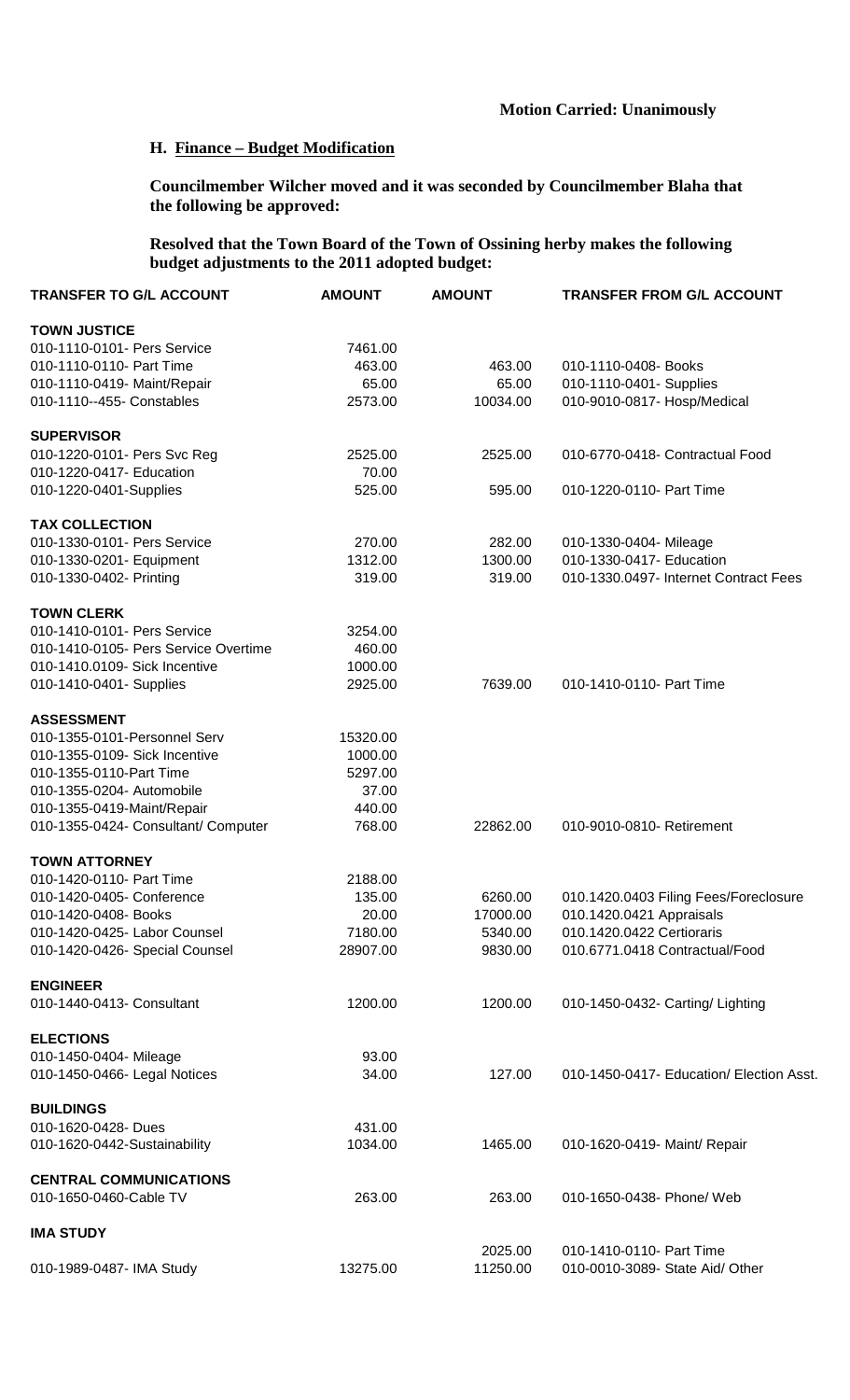| <b>VETERANS SERVICES</b>             |                     |                      |                                                         |
|--------------------------------------|---------------------|----------------------|---------------------------------------------------------|
| 010-6510-0438- Supplies and Services | 1041.00             | 1041.00              | 010-6770-0418- Contractual Food                         |
|                                      |                     |                      |                                                         |
| <b>NUTRITION</b>                     |                     |                      |                                                         |
| 010-6770-0201- Equipment             | 401.00              |                      |                                                         |
| 010-6770-0401- Supplies              | 1069.00             |                      |                                                         |
| 010-6771-0201- Equipment             | 21.00               |                      |                                                         |
| 010-6772-0105-Pers.Srvcs Overtime    | 97.00               |                      |                                                         |
| 010-6772-0411-Gasoline               | 4821.00             |                      |                                                         |
| 010-6773-0423- Food Supplies         | 182.00              |                      |                                                         |
| 010-6774-0105- RUOK Overtime         | 417.00              | 7008.00              | 010-6770-0418- Contractual Food                         |
| <b>PARKS</b>                         |                     |                      |                                                         |
| 010-7110-0105-Pers.Svcs Overtime     | 8277.00             |                      |                                                         |
| 010-7110-0111-Custodial              | 291.00              |                      |                                                         |
| 010-7110-0410-Water                  | 4314.00             |                      |                                                         |
| 010-7110-0411-Gasoline               | 4024.00             |                      |                                                         |
| 010.7110.0413- Consultant            | 893.00              |                      |                                                         |
| 010-7110-0419- Maint/Repair          | 7010.00             |                      |                                                         |
| 010-7110-0449- Parts and Labor       |                     | 23000.00             |                                                         |
| 010-7110-0474- Fuel Oil              | 10633.00<br>1043.00 | 13485.00             | 010-7110-0409- Electricity<br>010-6772-0429- Call A Cab |
|                                      |                     |                      |                                                         |
| <b>PARKS SEWER LIFT STATION</b>      |                     |                      |                                                         |
| 010-7112-0409-Electricity            | 16.00               | 16.00                | 010-7112-0406- Telephone                                |
|                                      |                     |                      |                                                         |
| <b>CELEBRATIONS</b>                  |                     |                      |                                                         |
| 010-7550-0438- Supplies and Services | 216.00              | 216.00               | 010-7110-0406- Telephone                                |
|                                      |                     |                      |                                                         |
| <b>CEMETERY</b>                      |                     |                      |                                                         |
|                                      | 564.00              | 460.00<br>104.00     | 010-8810-0410- Water<br>010-8810-0474- Fuel Oil         |
| 010-8810-0409- Electricity           |                     |                      |                                                         |
| <b>EMPLOYEE BENEFITS</b>             |                     |                      |                                                         |
| 010-9010-0815- Unemployment          |                     |                      |                                                         |
| Insurance                            | 390.00              | 390.00               | 010-9010-0817- Hospital/ Medical                        |
|                                      |                     |                      |                                                         |
| <b>JUDGEMENTS AND CLAIMS</b>         |                     |                      |                                                         |
|                                      | 28092.15            | 28092.15             | 010.0010.4795- Appropriated Fund<br><b>Balance</b>      |
| 010.1930.0438 Judgmts/Claims         |                     |                      |                                                         |
| <b>BOND ANTICIPATION NOTES</b>       |                     |                      |                                                         |
| 010-9730-0403-Filing Fees            | 5072.00             |                      |                                                         |
| 010-9730-0610- Principal             | 1040.00             |                      |                                                         |
| 010-9730-0710- Interest              | 87.00               | 6199.00              | 010-9010-0817- Hospital/ Medical                        |
|                                      |                     |                      |                                                         |
| <b>TRANSFERS</b>                     |                     |                      |                                                         |
| 010.9901.0900 Transfer               | 5857.00             | 5857.00              | 010.1355.0204- Auto                                     |
|                                      |                     |                      |                                                         |
| <b>TOTALS</b>                        | 186712.15           | 186712.15            |                                                         |
|                                      |                     |                      |                                                         |
|                                      | TO                  |                      |                                                         |
| TRANSFER TO G/L ACCOUNT              | ACCOUNT:            | <b>FROM ACCOUNT:</b> | <b>TRANSFER FRM G/L ACCNT</b>                           |
|                                      |                     |                      |                                                         |
| <b>CENTRAL DATA PROCESSING</b>       |                     |                      |                                                         |
| 020-1680-0475- VOS Contractual       | 2123.00             | 2123.00              | 020.1440.0413- Consultant                               |
|                                      |                     |                      |                                                         |
| <b>UNALLOCATED INSURANCE</b>         |                     |                      |                                                         |
| 020-1910-0467- Liability             | 2683.00             | 2632.00              | 020.1910.0468- Auto Insurance                           |
|                                      |                     | 51.00                | 020.3620.0402- Printing                                 |
| <b>POLICE</b>                        |                     |                      |                                                         |
| 020-3120-0408- Books                 | 443.00              | 714.00               | 020.1930.0425- Labor Counsel                            |
| 020-3120-0410-Water                  | 146.00              | 108944.00            | 020.1930.0438- Judgments/Claims                         |
| 020-3120-0424- Consultant/Computer   | 3400.00             | 23500.00             | 020.1990.0400- Contingency                              |
| 020-3120-0471 Contractual IMA        | 262210.00           | 12146.00             | 020.3120.0101- Personal Svc Reg                         |
|                                      |                     |                      | 020.3120.0105- Personal Svc                             |
|                                      |                     | 53352.00             | Overtime                                                |
|                                      |                     | 5700.00              | 020.3120.0106- Longevity                                |
|                                      |                     |                      |                                                         |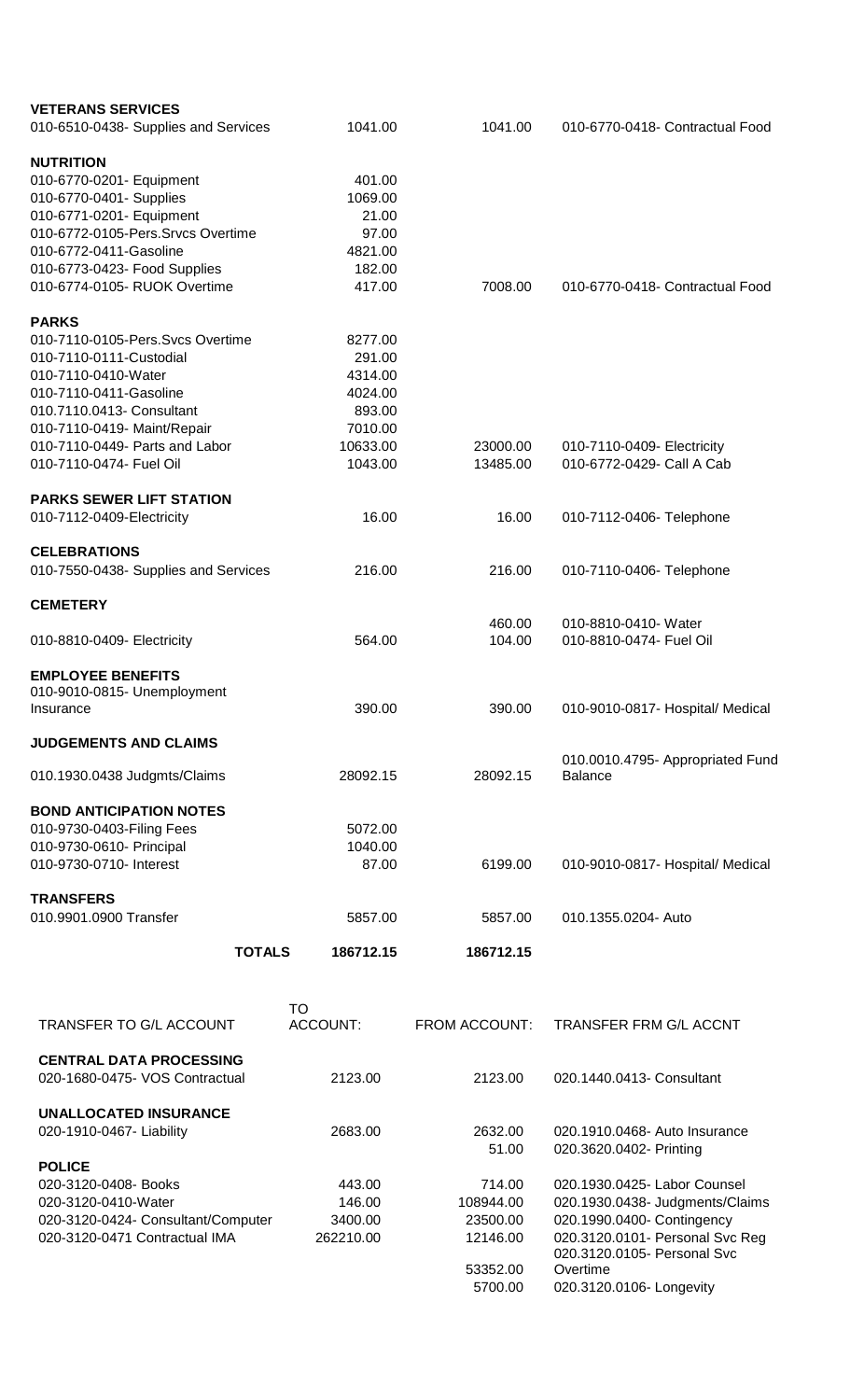|                                                                               | <b>TOTALS</b> | 318022.12         | 318022.12 |                                                    |
|-------------------------------------------------------------------------------|---------------|-------------------|-----------|----------------------------------------------------|
| <b>TRANSFERS</b><br>020.9901.0900 Transfers                                   |               | 20997.02          | 20997.02  | 020.3120.0203- Car                                 |
| <b>BOND ANTICIPATION NOTES</b><br>020-9730-0403-Filing Fees                   |               | 518.00            | 518.00    | 020.9760.0710- TAN Interest                        |
| 020.1930.0438 Judgmts/Claims                                                  |               | 41435.12          | 41435.12  | 020.0020.4795- Appropriated Fund<br><b>Balance</b> |
| <b>JUDGEMENTS AND CLAIMS</b>                                                  |               |                   |           |                                                    |
| 020-9010-0810- State Employees<br>Retire<br>020-9010-0814- Life/Dental/Vision |               | 282.00<br>3647.00 | 3929.00   | 020.9010.0811- PFRS Retirement                     |
| <b>EMPLOYEE BENEFITS</b>                                                      |               |                   |           |                                                    |
| <b>PLANNING</b><br>020-8020-0110-Part Time                                    |               | 24.00             | 24.00     | 020.8020.0201- Equipment                           |
| 020-3620-0419- Maint/ Repair                                                  |               | 141.00            | 1111.00   | 020.3120.0419- Maint & Repair                      |
| 020-3620-0110- Part Time                                                      |               | 832.00            |           |                                                    |
| <b>BUILDING</b><br>020-3620-0101- Pers Service                                |               | 138.00            |           |                                                    |
|                                                                               |               |                   | 6336.00   | 020.3120.0419- Maint & Repair                      |
|                                                                               |               |                   | 4614.00   | 020.3120.0411- Gasoline                            |
|                                                                               |               |                   | 3769.00   | 020.3120.0409- Electricity                         |
|                                                                               |               |                   | 13822.00  | 020.3120.0406- Telephone                           |
|                                                                               |               |                   | 7301.00   | 020.3120.0203- Car                                 |
|                                                                               |               |                   | 16445.00  | 020.3120.0110- Part Time                           |
|                                                                               |               |                   | 9556.00   | 020.3120.0107- Holiday                             |

| <b>TRANSFER TO G/L ACCOUNT</b> | TO<br>ACCOUNT: | <b>FROM ACCOUNT:</b> | TRANSFER FRM G/L ACCNT       |
|--------------------------------|----------------|----------------------|------------------------------|
| <b>MTA TAX</b>                 |                |                      |                              |
| 031.1980.0438 MTA Payroll Tax  | 10.00          | 10.00                | 031.5010.0401 Supplies       |
| <b>STREET ADMINISTRATION</b>   |                |                      |                              |
| 031-5010-0101- Pers Service    | 116.00         | 65.00                | 031.5010.0401 Supplies       |
| 031-5010-0201- Equipment       | 768.00         | 1328.00              | 031.5010.0409 Electricity    |
| 031-5010-0406- Telephone       | 76.00          | 370.00               | 031.5010.0410 Water          |
| 031-5010-0413-Consultant       | 6005.00        | 358.00               | 031.5010.0417 Education      |
| 031-5010-0428- Dues            | 45.00          | 3249.00              | 031.5010.0419 Maint & Repair |
|                                |                | 626.00               | 031.5010.0425 Labor Counsel  |
|                                |                | 97.00                | 031.5010.0436 Postage        |
|                                |                |                      | 031.5010.0442 Environmental  |
|                                |                | 917.00               | Improvements                 |

| <b>STREET MAINTENANCE</b>            |          |          |                                |
|--------------------------------------|----------|----------|--------------------------------|
| 031-5110-0105- Pers Service Overtime | 29309.00 | 12000.00 | 031.9010.0815 Unemployment     |
| 031-5110-0406- Telephone             | 237.00   | 14865.00 | 031.9010.0817 Health Insurance |
| 031-5110-0411- Gasoline              | 9030.00  | 2870.00  | 031.9730.0403 Filing Fees      |
| 031-5110-0419- Maint/ Repair         | 2866.00  | 10327.00 | 031.9730.0610 Principal        |
| 031-5110-0447- Road Drainage         | 1743.00  | 3386.00  | 031.9760.0710 TAN Interest     |
| 031-5110-0448- Road Paving           | 10509.00 | 5635.00  | 031.9010.0810 State Retirement |
|                                      |          | 4611.00  | 031.5142.0105 Overtime         |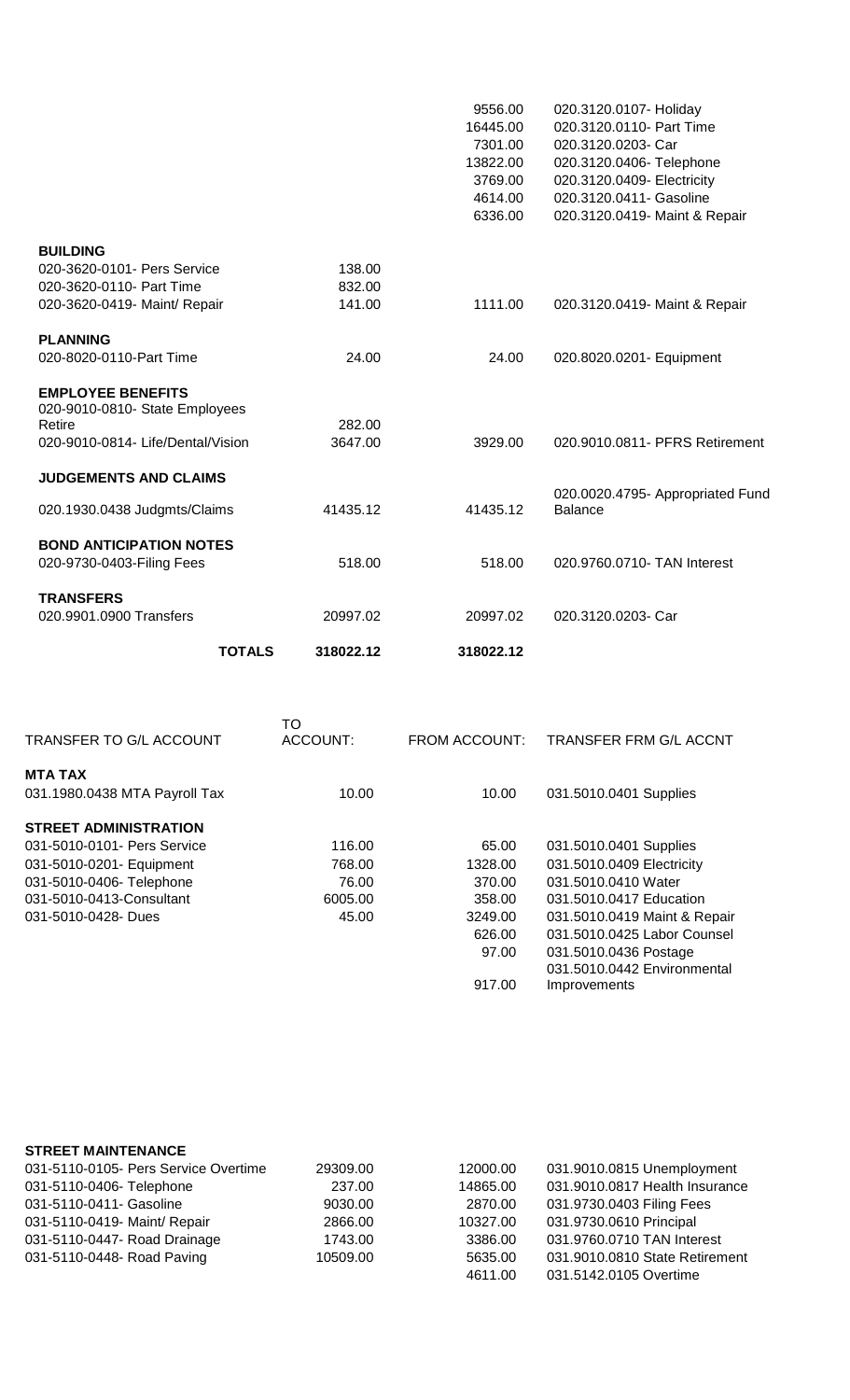### **MACHINERY**

| 031.5130.0101 Pers Service Reg<br>031-5130-0105- Pers Service Overtime<br>031-5130-0201- Equipment<br>031-5130-0449- Parts/ Labor |                       | 1.00<br>3150.00<br>152.00<br>6395.00 |                      | 50.00<br>1183.00<br>849.00<br>2344.00<br>2894.00<br>2378.00 | 031.5130.0106 Longevity<br>031.5132.0409 Electricity<br>031.5132.0410 Water<br>031.5140.0416 Uniforms<br>031.5140.0438 Maint of Trees<br>031.5142.0414 Contractual Snow<br>Plowing |
|-----------------------------------------------------------------------------------------------------------------------------------|-----------------------|--------------------------------------|----------------------|-------------------------------------------------------------|------------------------------------------------------------------------------------------------------------------------------------------------------------------------------------|
| <b>GARAGE</b><br>031-5132-0419- Maint/ Repair                                                                                     |                       | 16024.00                             |                      | 13110.00                                                    | 031.5142.0450 Salt                                                                                                                                                                 |
| 031-5132-0474-Fuel Oil                                                                                                            |                       | 2832.00                              |                      | 5150.00<br>428.00<br>168.00                                 | 031.5142.0105 Overtime<br>031.5142.0103 Out of Title<br>031.9010.0816 Disability                                                                                                   |
| <b>WEEDS &amp; BRUSH</b>                                                                                                          |                       |                                      |                      |                                                             |                                                                                                                                                                                    |
| 031-5140-0201- Equipment                                                                                                          |                       | 6255.00                              |                      |                                                             |                                                                                                                                                                                    |
| 031-5140-0419- Maint/Repair                                                                                                       |                       | 163.00                               |                      | 6418.00                                                     | 031.1990.0400 Contingency                                                                                                                                                          |
| <b>SNOW REMOVAL</b>                                                                                                               |                       |                                      |                      |                                                             |                                                                                                                                                                                    |
| 031-5142-0401- Supplies                                                                                                           |                       | 63.00                                |                      | 63.00                                                       | 031.9010.0816 Disability                                                                                                                                                           |
| <b>EMPLOYEE BENEFITS</b>                                                                                                          |                       |                                      |                      |                                                             |                                                                                                                                                                                    |
| 031-9010-0812- Social Security                                                                                                    |                       | 122.00                               |                      |                                                             |                                                                                                                                                                                    |
| 031-9010-0813- Worker's Comp                                                                                                      |                       | 1571.00                              |                      | 1693.00                                                     | 031.9010.0810 State Retirement                                                                                                                                                     |
| <b>JUDGEMENTS AND CLAIMS</b>                                                                                                      |                       |                                      |                      |                                                             |                                                                                                                                                                                    |
| 031.1930.0438 Judgmts/Claims                                                                                                      |                       | 31511.71                             |                      | 31511.71                                                    | 031.0020.4795 Appropriated Fund<br><b>Balance</b>                                                                                                                                  |
| <b>TRANSFERS</b>                                                                                                                  |                       |                                      |                      |                                                             |                                                                                                                                                                                    |
| 031.9901.0900 Transfer                                                                                                            |                       | 7304.10                              |                      | 7304.10                                                     | 031.5010.0203 Auto                                                                                                                                                                 |
| <b>TOTALS</b>                                                                                                                     |                       | 128953.71                            | 128953.71            |                                                             |                                                                                                                                                                                    |
| <b>TRANSFER TO G/L ACCOUNT</b>                                                                                                    |                       | <b>AMOUNT</b>                        | <b>AMOUNT</b>        |                                                             | <b>TRANSFER FROM G/L ACCOUNT</b>                                                                                                                                                   |
| <b>CEMETERY</b>                                                                                                                   |                       |                                      |                      |                                                             |                                                                                                                                                                                    |
| 032.8810.0411-Gasoline                                                                                                            |                       | 1097.00                              | 537.00               |                                                             | 032.8810.0401- Supplies                                                                                                                                                            |
| 032.8810-0413- Consultant<br>032.8810-0466- Columbarium                                                                           |                       | 18165.00                             | 379.00               |                                                             | 032.8810.0406- Telephone                                                                                                                                                           |
| Plaques                                                                                                                           |                       | 218.00                               | 156.00               |                                                             | 032.8810.0416- Uniforms                                                                                                                                                            |
| 032.8810-0201- Equipment                                                                                                          |                       | 5259.00                              | 5866.00              |                                                             | 032.8810.0419- Maint/ Repair                                                                                                                                                       |
| 032.8810.0492-Contr/Miscellaneous                                                                                                 |                       | 21000.00                             | 127.00               |                                                             | 032.8810.0436 Postage                                                                                                                                                              |
| 032.8810.0417- Education                                                                                                          |                       | 10.00                                | 2518.00              |                                                             | 032.8810.0442- Improvements/ Capital                                                                                                                                               |
|                                                                                                                                   |                       |                                      | 1120.00              |                                                             | 032.8810.0472- Dale Mgmt                                                                                                                                                           |
|                                                                                                                                   |                       |                                      | 3106.00              |                                                             | 032.8010.0467- Liability                                                                                                                                                           |
|                                                                                                                                   |                       |                                      | 31230.00<br>710.00   |                                                             | 032.0032.5032- Transfer<br>032.0032.4795- Fund Balance                                                                                                                             |
|                                                                                                                                   | <b>TOTALS</b>         | 45749.00                             | 45749.00             |                                                             | <b>TOTALS</b>                                                                                                                                                                      |
|                                                                                                                                   |                       |                                      |                      |                                                             |                                                                                                                                                                                    |
| <b>TRANSFER TO G/L</b><br><b>ACCOUNT</b>                                                                                          | TO<br><b>ACCOUNT:</b> |                                      | <b>FROM ACCOUNT:</b> |                                                             | <b>TRANSFER FRM G/L ACCNT</b>                                                                                                                                                      |
| <b>CONSOLIDATED SEWER DST</b><br><b>JUDGEMENTS AND</b>                                                                            |                       |                                      |                      |                                                             |                                                                                                                                                                                    |
| <b>CLAIMS</b><br>045.1930.0438<br>Jdgmts/Claims                                                                                   |                       | 2287.10                              | 2287.10              |                                                             | 045.0045.4795 Appropriated Fund<br><b>Balance</b>                                                                                                                                  |
|                                                                                                                                   |                       |                                      |                      |                                                             |                                                                                                                                                                                    |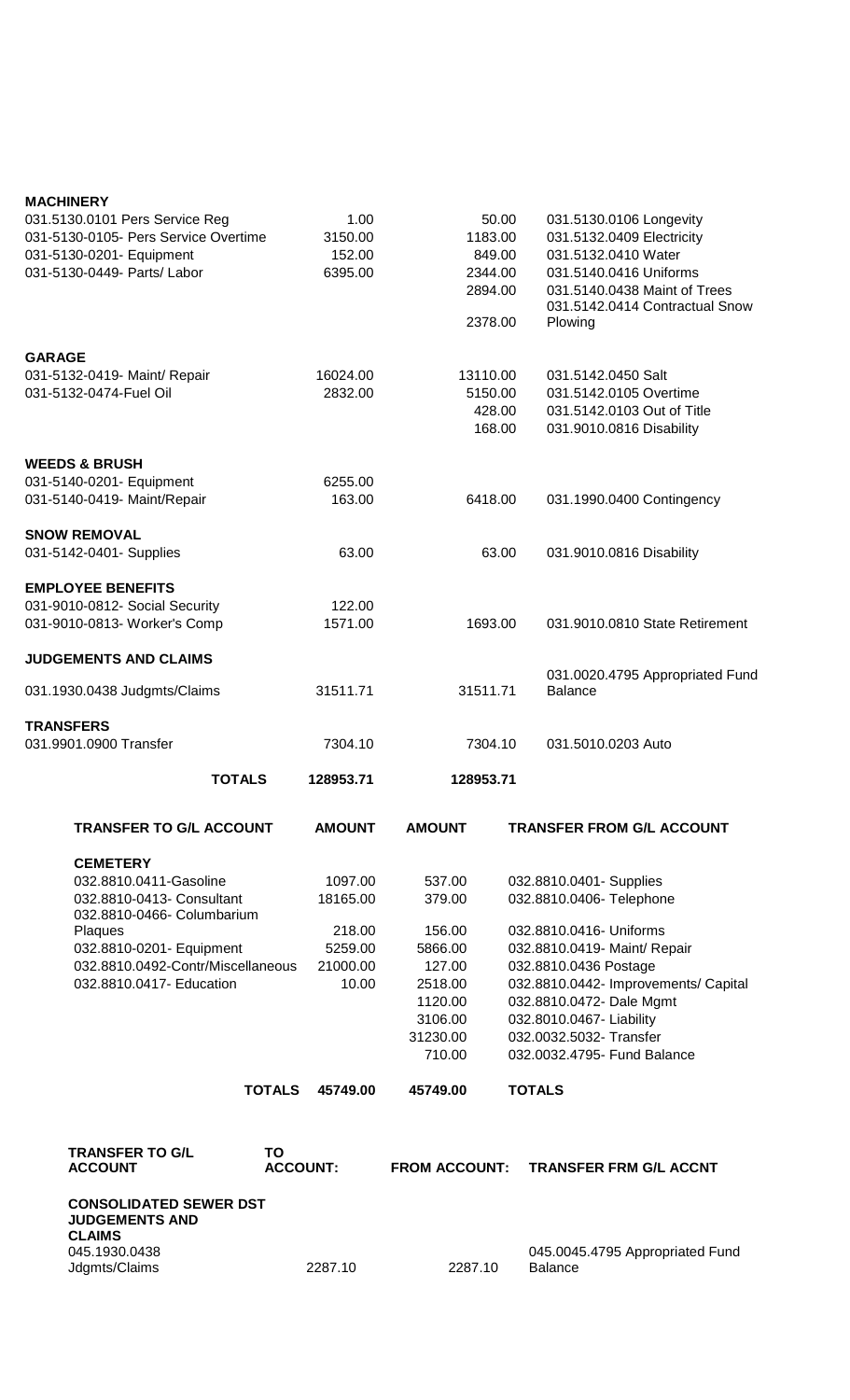| <b>TOTAL</b>                                                               | 27367.26 | 27367.26 |                                                                |
|----------------------------------------------------------------------------|----------|----------|----------------------------------------------------------------|
|                                                                            |          |          |                                                                |
| 066.1930.0438<br>Jdgmts/Claims                                             | 48.54    | 48.54    | 066.0066.4795 Appropriated Fund<br><b>Balance</b>              |
| <b>JUDGEMENTS AND</b><br><b>CLAIMS</b>                                     |          |          |                                                                |
| 066-9730.0710- Interest                                                    | 11.00    |          |                                                                |
| 066-9730-0610- Principal                                                   | 128.00   | 64.00    | <b>Balance</b>                                                 |
| 066-9730-0403- Filing Fees                                                 | 158.00   | 483.00   | 066.9760.0710- TAN Interest<br>066.0066.4795 Appropriated Fund |
| 066.4540.0424 Consultant                                                   | 1750.00  | 1500.00  | 066.1320.0438 Independent Audit                                |
| <b>AMBULANCE</b><br>066.4540.0419 Repair &<br>Maint.                       | 5882.70  | 5882.70  | 066.0066.2680 Insurance Recovery                               |
| Jdgmts/Claims                                                              | 8182.19  | 8182.19  | <b>Balance</b>                                                 |
| <b>JUDGEMENTS AND</b><br><b>CLAIMS</b><br>065.1930.0438                    |          |          | 065.0065.4795 Appropriated Fund                                |
|                                                                            |          |          |                                                                |
| <b>REFUSE COLLECTION DISPOSAL</b><br>065-8160-0402-Printing                | 1189.00  | 1189.00  | 065.8160.0456- Waste Disposal                                  |
| Jdgmts/Claims                                                              | 7872.40  | 7872.40  | <b>Balance</b>                                                 |
| <b>DISTRICT</b><br><b>JUDGEMENTS AND</b><br><b>CLAIMS</b><br>064.1930.0438 |          |          | 064.0064.4795 Appropriated Fund                                |
| <b>FIRE PROTECTION</b>                                                     |          |          |                                                                |
| Jdgmts/Claims                                                              | 877.97   | 877.97   | <b>Balance</b>                                                 |
| <b>STREET LIGHTING</b><br>063-5182-0419- Maint/Repair<br>063.1930.0438     | 1316.00  | 1316.00  | 063.5182.0409- Electricity<br>063.0063.4795 Appropriated Fund  |
| Jdgmts/Claims                                                              | 291.57   | 291.57   | <b>Balance</b>                                                 |
| <b>CLAIMS</b><br>050.1930.0438                                             |          |          | 050.0050.4795 Appropriated Fund                                |
| <b>TOWN WIDE WATER</b><br><b>JUDGEMENTS AND</b>                            |          |          |                                                                |

# **Motion Carried: Unanimously**

### **I. Finance – Budget Modification**

**Councilmember Blaha moved and it was seconded by Councilmember Tripodi that the following be approved:**

**Resolved that the Town Board of the Town of Ossining herby makes the following budget adjustments to the 2012 adopted budget:**

| 2012 Budget Adjustments<br><b>TRANSFER TO G/L</b><br><b>ACCOUNT</b> | ΤО<br><b>ACCOUNT:</b> | <b>FROM</b><br><b>ACCOUNT:</b> | <b>TRANSFER FRM G/L ACCNT</b> |
|---------------------------------------------------------------------|-----------------------|--------------------------------|-------------------------------|
| <b>SUPERVISOR</b>                                                   |                       |                                |                               |
| 010.1220.0201- Equipment                                            | 500.00                | 500.00                         | 010.1220.0110- Part Time      |
| <b>ASSESSOR</b>                                                     |                       |                                |                               |
| 010.1355.0406- Telephone                                            | 700.00                |                                |                               |
| 010.1355.0419- Maint/Repair                                         | 1500.00               | 2200.00                        | 010.1355.0204- Auto           |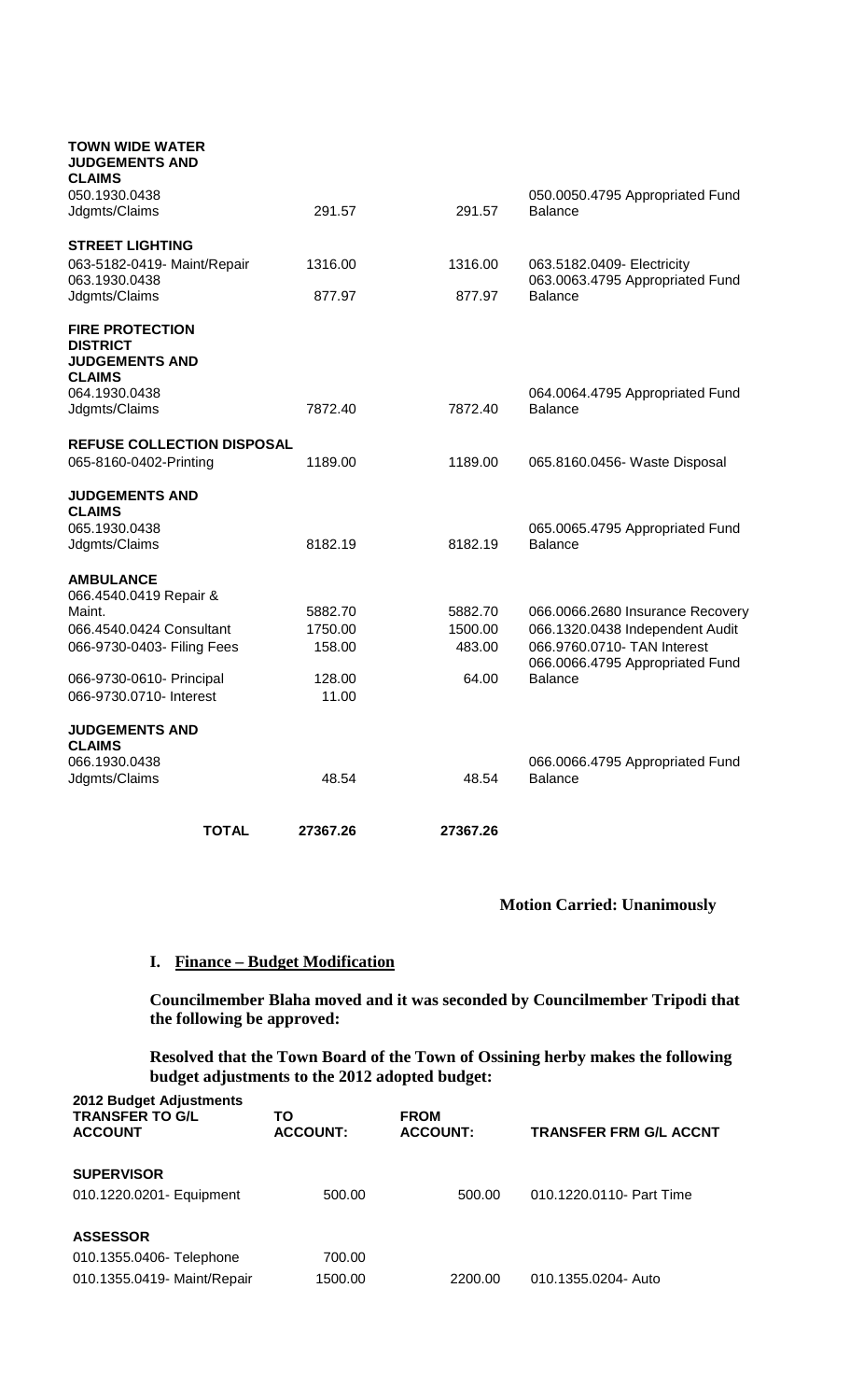| <b>TOTAL</b>                                                | 74001.00 | 74001.00 |                                  |
|-------------------------------------------------------------|----------|----------|----------------------------------|
| 066.9730.0710- Interest                                     | 12.00    | 556.00   | 066.1320.0438- Independent Audit |
| 066.9730.0610- Principal                                    | 732.00   | 188.00   | 066.9760.0710- Interest          |
| <b>AMBULANCE</b>                                            |          |          |                                  |
| 065.9730.0610- Principal                                    | 60.00    | 60.00    | 065.9730.0710- Interest          |
| <b>REFUSE/RECYCLING</b>                                     |          |          |                                  |
| 064.9730.0610- Principal                                    | 76.00    | 76.00    | 064.9730.0710- Interest          |
| <b>FIRE PROTECTION DIST</b>                                 |          |          |                                  |
| 051.9730.0710- Interest                                     | 9.00     | 521.00   | 051.0051.4795- Fund Balance      |
| 051.9730.0610- Principal                                    | 512.00   |          |                                  |
| <b>NORTH STATE SEWER</b>                                    |          |          |                                  |
| <b>CONSOLIDATED SEWER</b><br>045.9010.0813- Workers<br>Comp | 2265.00  | 2265.00  | 045.8120.0105- Overtime          |
|                                                             |          |          |                                  |
| <b>STREET MAINTENANCE</b><br>031.5110.0101- Pers Svc        | 61435.00 | 61435.00 | 031.1990.0400- Contingency       |
| 010.7112.0409- Electric                                     | 6000.00  | 6000.00  | 010.7110.0409- Electric          |
| <b>RECREATION</b>                                           |          |          |                                  |
| 010.1420.0405- Conference                                   | 200.00   | 200.00   | 010.1420.0403- Filing Fees       |
| <b>ATTORNEY</b>                                             |          |          |                                  |

### **Motion Carried: Unanimously**

### **V. CORRESPONDENCE TO BE RECEIVED AND FILED**

## **VI. MONTHLY REPORTS**

**Councilmember Wilcher moved and it was seconded by Councilmember Harter that the following be approved:**

**Resolved, that the Town Board of the Town of Ossining hereby accepts the monthly reports for the month of February 2012 from the following:**

- **Tax Receiver's Office**
- **Town Building Department**  $\mathbf{L}^{\text{max}}$

### **Motion Carried: Unanimously**

### **VII. VISITOR RECOGNITION**

**Bobby Williams, Spring Street, discussed the political talk on the State retirement system. He stated that all those in the system should be treated the same whether they appointed or non-appointed.**

**Supervisor Donnelly requested that all sign petitions regarding the re-districting. She also invited everyone to the Town Hall Meeting which will be held on Tuesday, March 20, 2012 at 7:30 p.m. at the Joseph G. Caputo Community Center.**